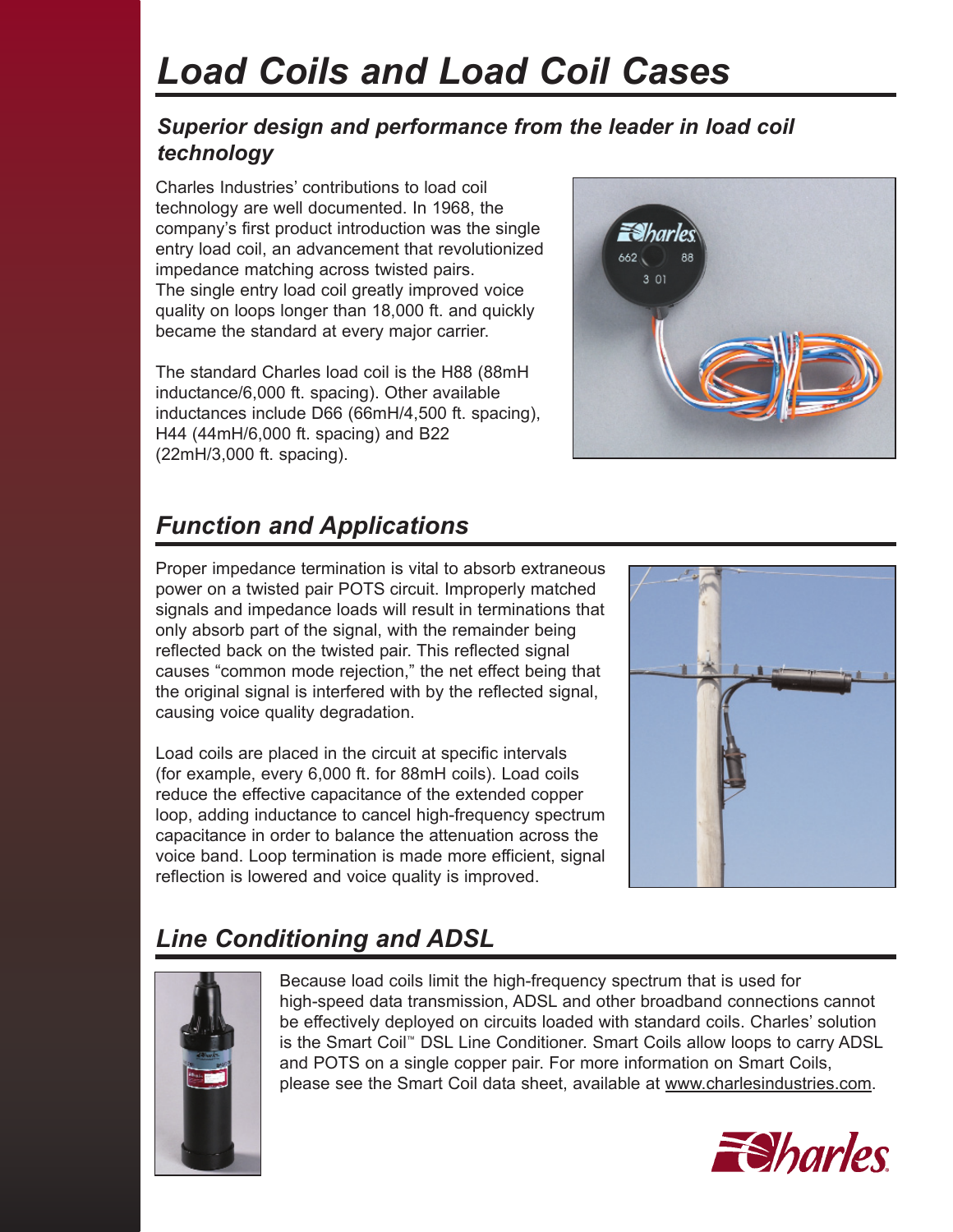### *Load Coil Deployment*

All subscriber and trunk cable facilities consist of resistance and capacitance. The resistance is determined by the length and gauge of the cable conductors. The capacity is determined by the length of the cable conductors and the spacing between the conductors.

The capacitive effect of the cable conductors has a direct relation on the voice band (300 Hz to 3,000 Hz) from any given point: the higher the frequency, the greater the loss or attenuation (i.e. 3,000 Hz would be attenuated more than 300 Hz). Adding inductance via load coils periodically into the cable cancels the capacitive effect, equalizing attenuation across the voice band. Non-loaded subscriber loops should not exceed 18,000' of cable. It is recommended that loops longer than 18,000' be loaded.

Optimum loading can be achieved by selecting the desired loading coil, measured in Millihenries, and placing them in the cable plant at prescribed intervals. An 88mH coil will cancel 6,000' of capacity; therefore the recommended spacing would be 6,000'.

Leads on Charles Load Coils are orange/white pair, blue/white twisted together to form a quad. The white tip with an orange lead are both band striped in contrasting colors to help in tracing. Pair identification is fast and easy. Lead wires used on modular load coils are compatible for use with grease filled cable.

Charles' Technical Services department is available to assist you in determining the proper placement of load coils in your network. Please call 1(800)607-8500 for assistance.



R=Resistance L=Inductance C=Capacitance

**Figure 1: A typical loaded facility**



**Figure 2: A loaded facility prevents signal roll-off and yields a flattened frequency response between 0 and 3.4kHz, desirable in voice traffic**

(typical response of 15Kft of 26AWG cable)



**Figure 3: Load coil lead identification**

### *770 Universal Load Coil Cases*

Charles 770 Universal Load Coil Cases are the most convenient way to deploy large pair count applications (25 to 900 pair) of load coils in the outside plant. Each case houses H88 or D66 coils designed to be used in series with a given cable pair, reducing the capacitive effect of a given length of cable. Rugged, weather-tight polyethylene cases provide superior environmental protection in harsh outside plant conditions. The encapsulated load coils inside each case are protected from moisture, heat, dirt and impact.

|                    |                    | SPXX'                        |
|--------------------|--------------------|------------------------------|
|                    |                    |                              |
| <b>Pair Count:</b> | <b>Coil Type</b>   | <b>Cable Stub Length</b>     |
| $0025 = 25$ Pair   | $656 - 66 = 66$ mH | $10 = 10$ ft.                |
| $0050 = 50$ Pair   | $662 - 88 = 88$ mH | $15 = 15$ ft.                |
| $0100 = 100$ Pair  |                    | $20 = 20$ ft.                |
| $0200 = 200$ Pair  |                    | $25 = 25$ ft.                |
| $0300 = 300$ Pair  |                    | $30 = 30$ ft.                |
| $0400 = 400$ Pair  |                    |                              |
| $0450 = 450$ Pair  |                    | Cable Stub Fill $\Box$       |
| $0600 = 600$ Pair  |                    | $A = Air Core$               |
| $0900 = 900$ Pair  |                    | $D =$ Filled (D-encapsulant) |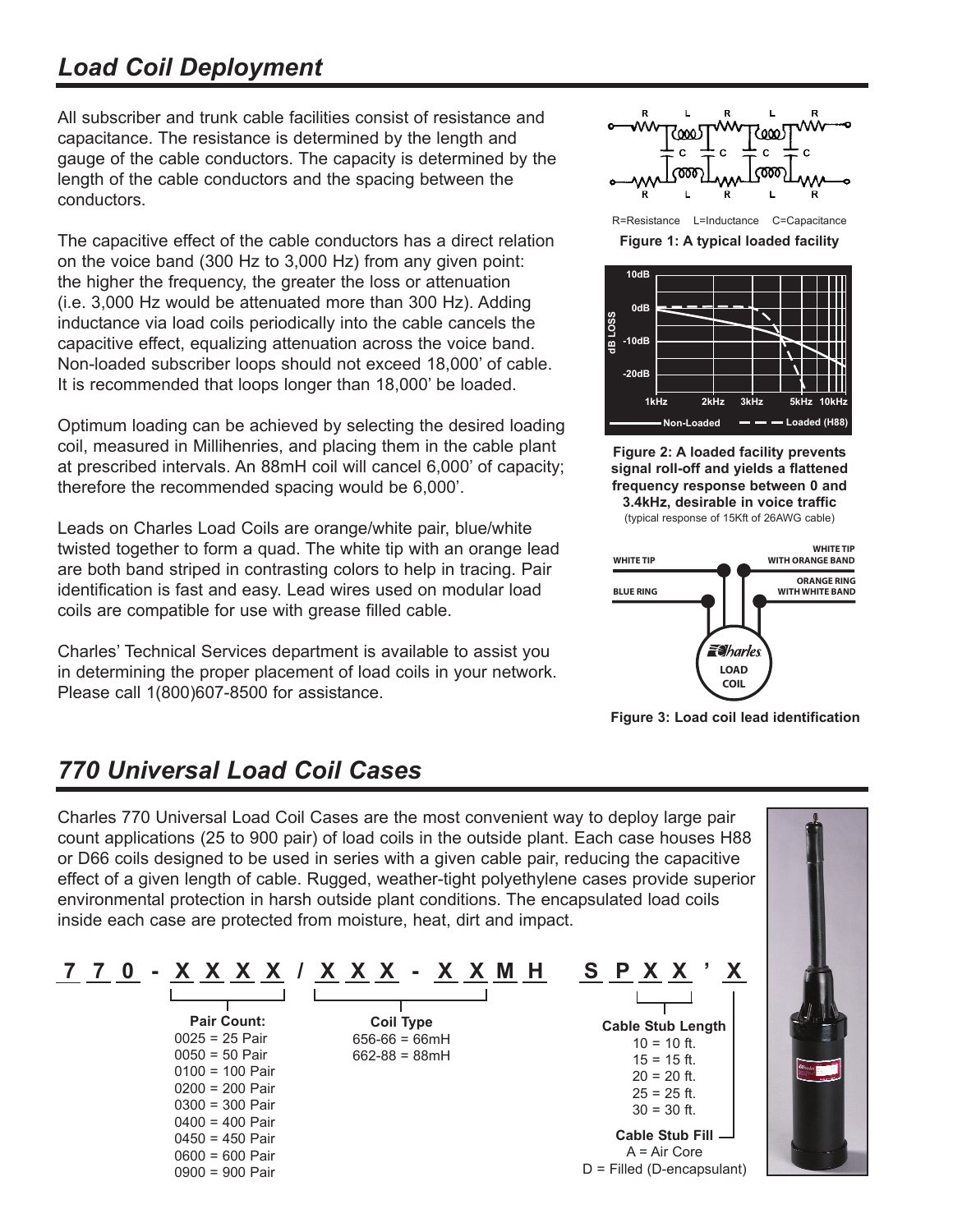- 770 Universal Load Coil Cases are manufactured with high-grade permalloy magnetic cores. The positive rating of the core guarantees high magnetic stability assuring uniform inductance shift with varying loop current.
- High-grade, triple insulated magnet wire ensures high dielectric strength between windings. The coils are bifilar wound to ensure a balanced network.
- The rugged polyethylene case enclosure provides optimal protection against all weather conditions, ground acids and corrosive atmospheres.
- A physical bond between the stub and case provides a weather resistant seal and strain relief.
- Unitized all-molded construction provides stub strain relief.
- Positive moisture and pressure dam is effected in the neck of the case by a unique vacuum process, drawing the damming compound into the stub. This eliminates moisture migration into the case.
- Internal encapsulation of the entire case with a non-hygroscopic compound provides dielectric integrity, moisture resistance, thermal shock resistance and impact shock resistance.
- The cable stub provided is PASP type plastic insulated color coded conductors. Cable lengths may be selected in 5' increments from 10' to 30'. Stubs are 24 GA through 300 pair cases and 26 GA above 300 pair cases.
- Cases are available with H88 (88mH) and D66 (66mH) inductance coils.

### *Physical Specifications of 770 Cases*

| Capacity | Length (in) | Diameter (in) | Weight (lb) |
|----------|-------------|---------------|-------------|
| 25 pair  | 5           | 4             | 9           |
| 50 pair  | 9           | 4             | 16          |
| 100 pair | 13          | 4             | 25          |
| 200 pair | 24          | 4             | 50          |
| 300 pair | 12          | 8             | 75          |
| 400 pair | 14          | 8             | 95          |
| 450 pair | 15          | 8             | 110         |
| 600 pair | 20          | 8             | 135         |
| 900 pair | 28          | 8             | 189         |

## *Mounting Options of 770 Cases*



Use with polemount mounting bracket for one-man installation.

#### **Mounting Brackets**

**Pole Mount Contract Burial Strand Mount Direct Burial** 





Strap to cable and splice. Case may be buried with no additional preparation or hardware.

260027 Polemount Mounting Bracket for 4" diameter cases, aluminum 039828 Polemount Mounting Bracket for 4" diameter cases, steel 260004 Polemount Mounting Bracket for 8" diameter cases, aluminum 039829 Polemount Mounting Bracket for 8" diameter cases, steel

### Part Number Description